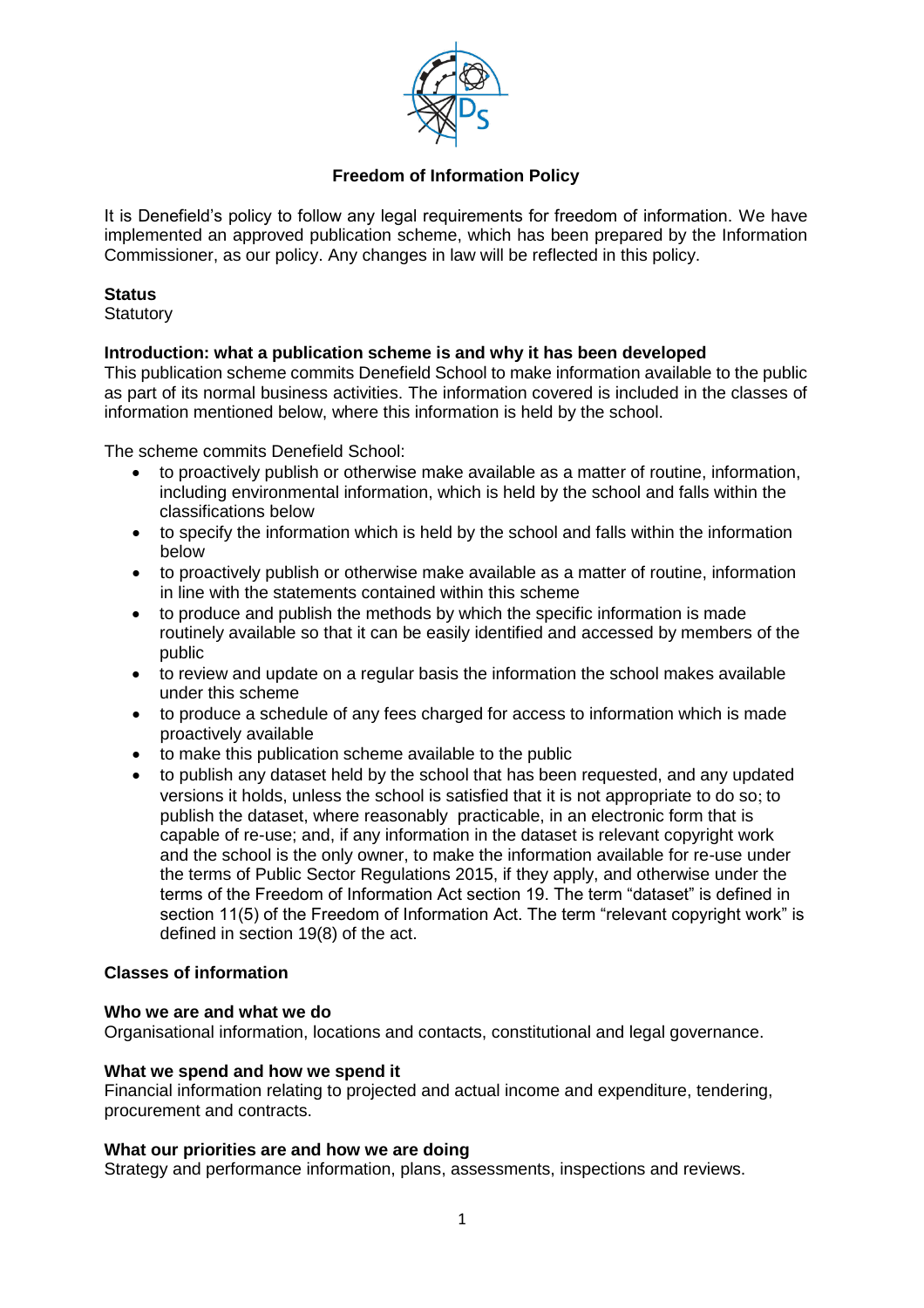# **How we make decisions**

Policy proposals and decisions: decision making processes, internal criteria and procedures, consultations.

# **Our policies and procedures**

Current written protocols for delivering our functions and responsibilities.

# **Lists and registers**

Information held in registers required by law and other lists and registers relating to the functions of the authority.

# **The services we offer**

Advice and guidance, booklets and leaflets, transactions and media releases.

The classes of information will **not** generally include:

- information the disclosure of which is prevented by law, or exempt under the Freedom of Information Act, or is otherwise properly considered to be protected from disclosure
- information in draft form
- information that is no longer readily available as it is contained in files that have been placed in archive storage, or is difficult to access for similar reasons

# **The method by which information published under this scheme will be made available**

Denefield School will indicate clearly to the public what information is covered by this scheme and how it can be obtained. Where it is within the capability of Denefield School, information will be provided on our website. Where it is impracticable to make information available on a website or when an individual does not wish to access the information by the website, we will indicate how information can be obtained by other means and provide it by those means. In exceptional circumstances some information may be available only by viewing in person. Where this manner is specified, contact details will be provided. An appointment to view the information will be arranged within a reasonable timescale. Information will be provided in the language in which it is held or in such other language that is legally required. Where an authority is legally required to translate any information, it will do so.

Obligations under disability and discrimination legislation and any other legislation to provide information in other forms and formats will be adhered to when providing information in accordance with this scheme.

# **Charges which may be made for information published under this scheme**

The purpose of this scheme is to make the maximum amount of information readily available at minimum inconvenience and cost to the public. Charges made by the school for routinely published material will be justified and transparent and kept to a minimum.

Material which is published and accessed on a website will be provided free of charge. Charges may be made for information subject to a charging regime specified by Parliament. Charges may be made for actual disbursements incurred such as:

- photocopying
- postage and packaging
- the costs directly incurred as a result of viewing information

Charges may also be made for information provided under this scheme where they are legally authorised, they are justified in all circumstances, including the general principles of the right of access to information held by public authorities, and are in accordance with a published schedule of fees which is readily available to the public. If a charge is to be made, confirmation of the payment due will be given before the information is provided. Payment may be requested prior to provision of the information.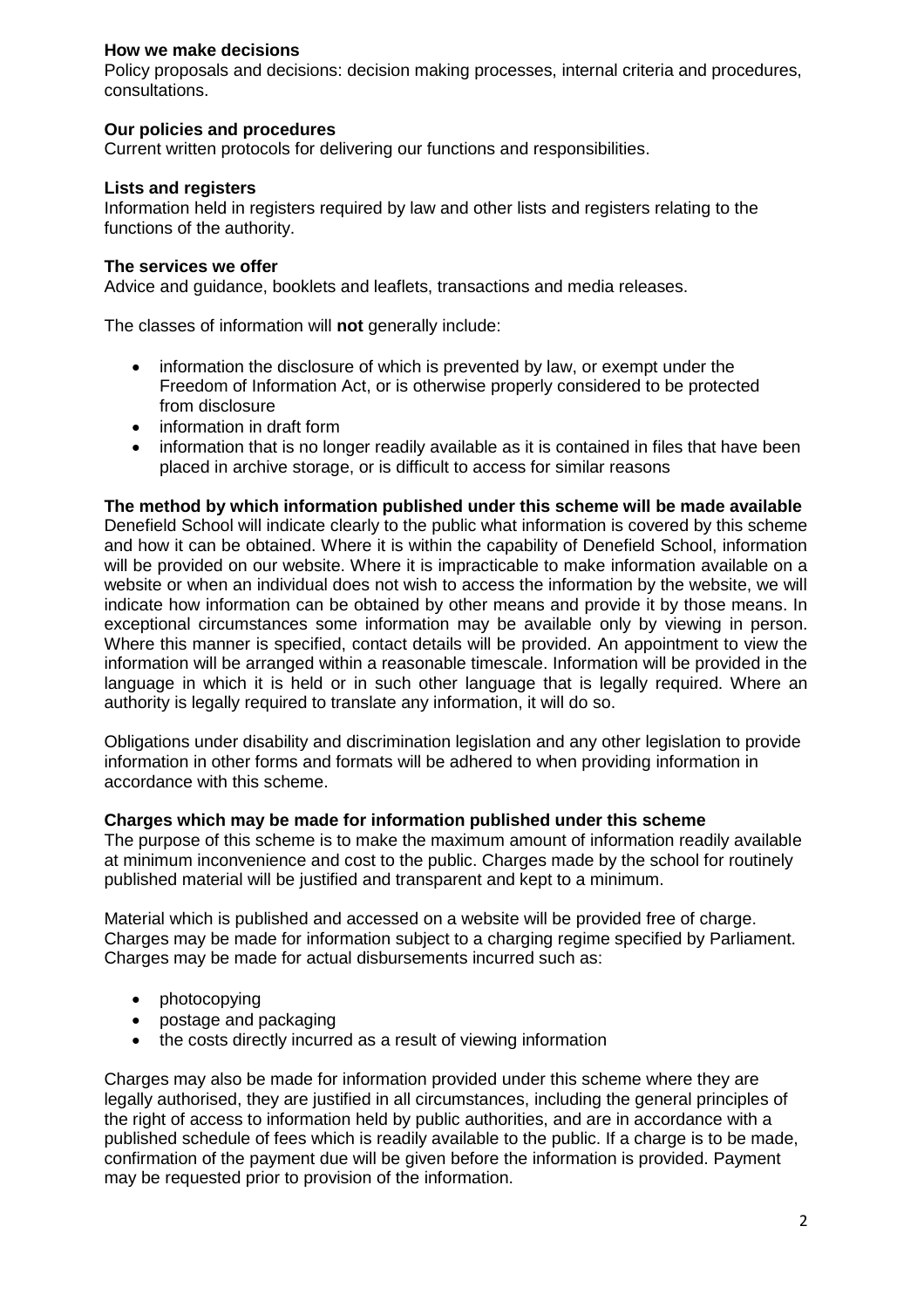#### **Written requests**

Information held by a public authority that is not published under this scheme can be requested in writing, when its provision will be considered in accordance with the provisions of the Freedom of Information Act.

## **Contact details**

If you require a paper version of any information or want to ask whether information is available please contact the school by telephone, email, or letter. Contact details are set out below or you can visit our website at www.denefield.org.uk.

| Email:           | office@denefield.org.uk |
|------------------|-------------------------|
| Tel:             | 0118 9413458            |
| Contact address: | The Headteacher         |
|                  | Denefield School        |
|                  | Long Lane               |
|                  | Tilehurst               |
|                  | Reading RG31 6XY        |
|                  |                         |

To help us process your request quickly, please clearly mark any correspondence '**PUBLICATION SCHEME REQUEST**' (in CAPITALS please).

If the information you are looking for is not available via the scheme and is not on our website, you can still contact the school to ask if we have it.

**Note:** This model publication scheme has been prepared and approved by the Information Commissioner to be adopted without modification by any public authority without further approval and will be valid until further notice.

| Date reviewed by the Governing Board:       | June 2018    |
|---------------------------------------------|--------------|
| Date approved by the Governing Board:       | 20 June 2018 |
| Date of next review by the Governing Board: | June 2021    |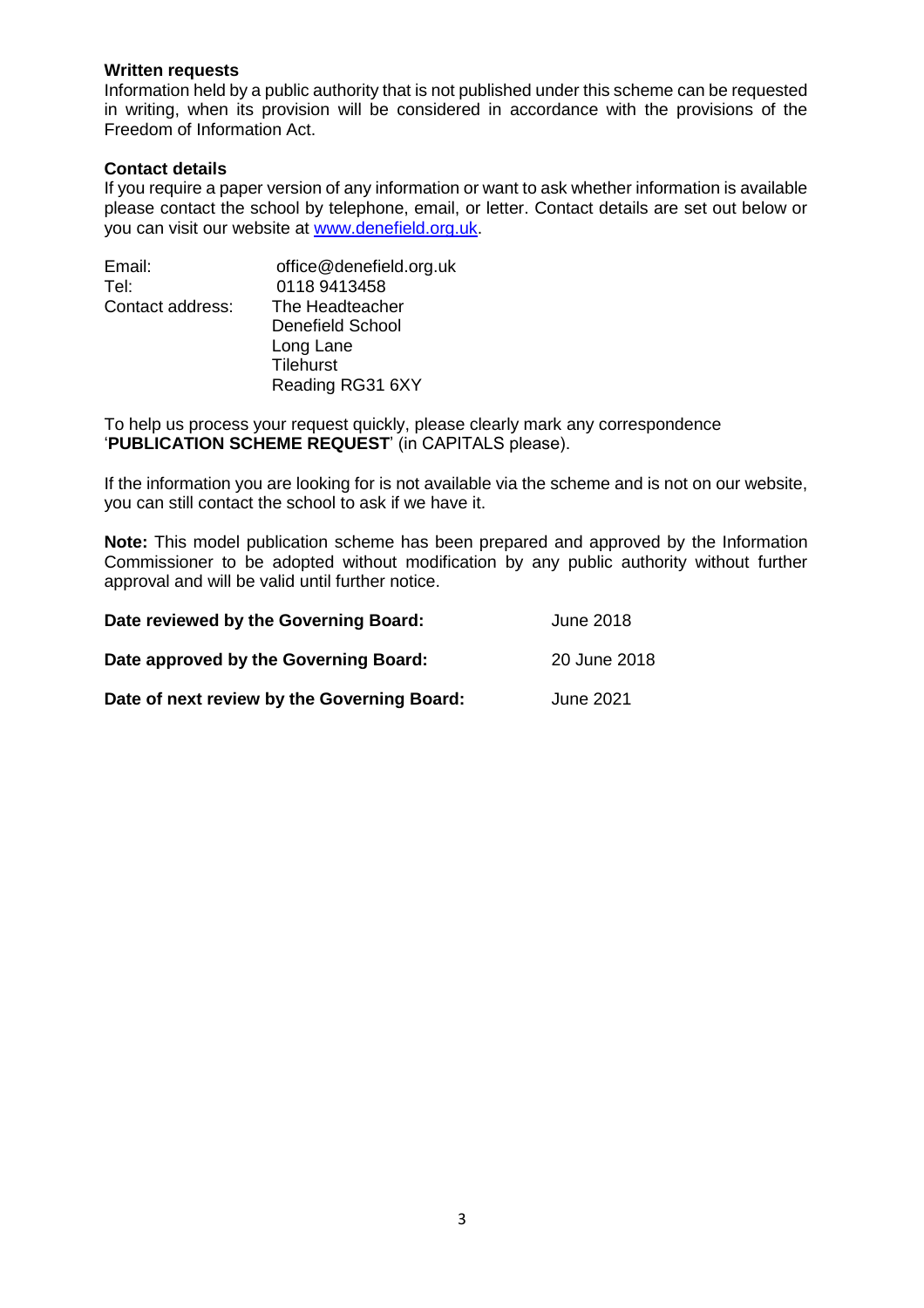# **Appendix 1: absolute and qualified exemptions**

There are 23 exemptions, not all of them applicable to public authorities. Those **highlighted**  are the most likely to apply to information which schools hold. Exemptions apply to information if:

# **Absolute exemptions:**

- it is reasonably accessible to the applicant by other means even if this involves payment; (sect. 21)
- it is information supplied by, or relating to bodies dealing with security matters; (Sect. 23)
- it constitutes court records; (Sect. 32)
- it is required for the purpose of avoiding an infringement of the privileges of either House of Parliament; (Sect. 34)
- disclosure would prejudice the effective conduct of public affairs; (Sect. 36)
- it is personal data the disclosure of which would contravene the Data
- Protection Act; (Sect. 40)
- it was provided in confidence; (Sect. 41)
- its disclosure is prohibited by any enactment, is incompatible with a Community obligation, or would constitute contempt of court; (Sect 44)

# **Qualified exemptions:**

- it is intended for publication at a later date and can reasonably be withheld until publication; (Sect. 22)
- it is required for the purpose of safeguarding national security; (Sect. 24)
- its disclosure would prejudice the defence of the realm; (Sect. 26)
- its disclosure would prejudice international relations; (Sect. 27)
- its disclosure would prejudice relations between the administration of the UK and any other such administration; (Sect. 28)
- its disclosure would prejudice the economic interests or financial interest of the
- UK, or any administration in the UK; (Sect. 29)
- it is information held for criminal investigations or proceedings; (Sect. 30)
- it is information which has been used or was obtained to investigate, detect or prevent crime or other areas of law enforcement; (Sect. 31)
- $\bullet$  it is some form of information held by a public authority for audit functions; (Sect. 33)
- it is data which relates to the formulation of government policy, ministerial
- communications, provision of advice by any of the Law Officers, or the operation of any Ministerial private office; (Sect. 35)
- disclosure would prejudice the effective conduct of public affairs (excluding matters covered under the absolute exemption for this area); (Sect. 36)
- it is data which relates to communications with members of the Royal Family or
- Household, or the conferring of Crown honours or dignities; (Sect. 37)
- disclosure would endanger an individual's physical or mental health or safety; (Sect. 38)
- it is environmental information covered by the Environmental Information Regulations; (Sect. 39)
- it is personal data (concerning a third party) the disclosure of which would contravene the Data Protection Act; (Sect. 40). The duty to confirm or deny does not apply to this information.
- it is subject to legal professional privilege; (Sect. 42)
- disclosure would be prejudicial to commercial interests; (Sect. 43)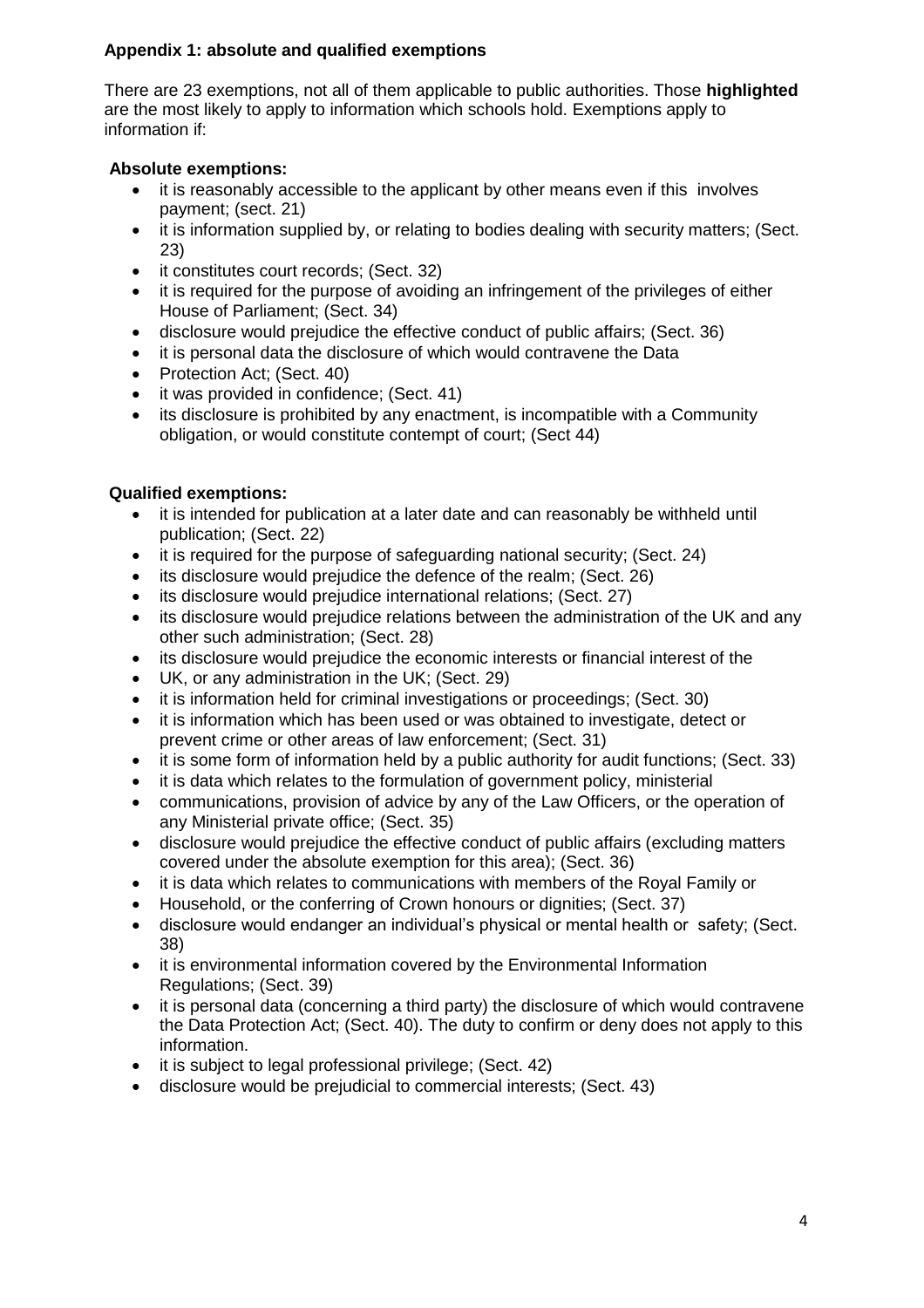# **Sources of further information**

# **Denefield School:**

| Website: | www.denefield.org.uk.   |
|----------|-------------------------|
| E-mail:  | office@denefield.org.uk |
| Tel:     | (0118) 9413458          |
| Address: | <b>Denefield School</b> |
|          | Long Lane               |
|          | <b>Tilehurst</b>        |
|          | Reading RG31 6XY        |

# **Information Commissioner:**

Information Commissioner's Office Wycliffe House Water Lane Wilmslow Cheshire SK9 5AF www.ico.gov.uk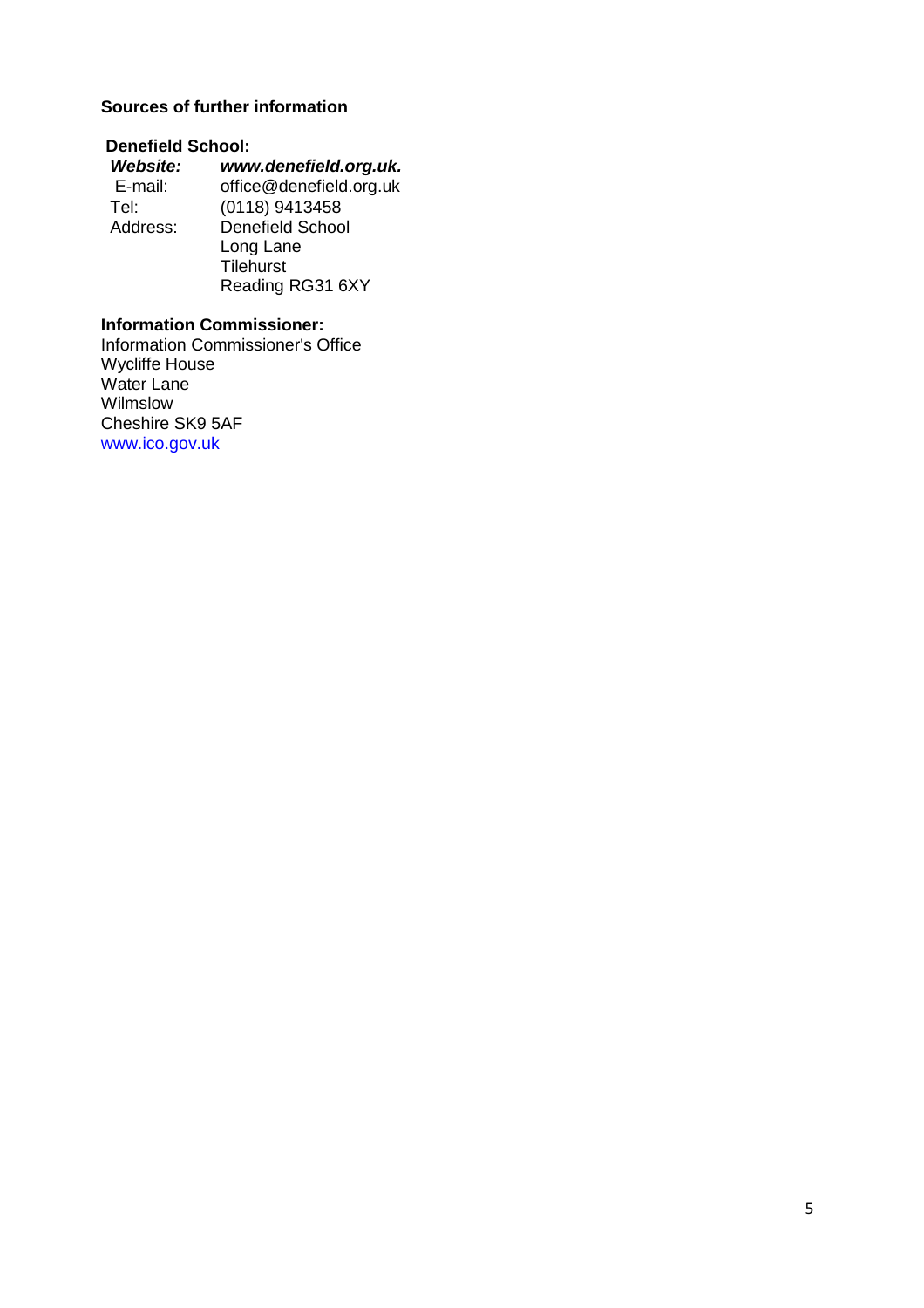#### **Appendix 2: charges made by Denefield School for copies of documents and other information under the Freedom of Information and Data Protection (Appropriate Limit and Fees) Regulations 2004**

#### [http://www.legislation.gov.uk/uksi/2004/3244/pdfs/uksi\\_20043244\\_en.pdf](http://www.legislation.gov.uk/uksi/2004/3244/pdfs/uksi_20043244_en.pdf)

Denefield School has the right under the above act to make certain charges for expenses incurred in processing the freedom of information request. The required fees notice is set out below.

Where complying with a freedom of information request would not exceed the appropriate limit (£450) we will include the charges we reasonably expect to incur in:

Informing the requestor whether it holds the requested information (even if the information will not be provided) and communicating that information to the requestor.

This generally means that we will only charge for expenses incurred, for example, photocopying or postage.

Please see this ICO document for further clarification; [https://ico.org.uk/media/1168/fees\\_cost\\_of\\_compliance\\_appropriate\\_limit.pdf](https://ico.org.uk/media/1168/fees_cost_of_compliance_appropriate_limit.pdf)

- **Website:** access to the website is free of charge unless otherwise specified.
- **E-mail & attachments:** free of charge unless otherwise specified.
- **Website printouts:** printouts from the school website or external websites are not provided.
- **Copies by post of information**
- **Photocopies:**

A minimum charge of £1 for up to 10 pages A4 A minimum charge of £1.20 for up to 6 pages A3 Further pages are charged at: A4 pages at 10p per page (single sided) A3 pages at 20p per page (single sided) A2 pages at £1 per page (single sided)

- **Photocopies:** information accessed in the school office can be viewed free of charge, photocopies can be made for 10 pence per A4 copy (and upwards of this charge as indicated in the scale of charges above). There is no requirement for a minimum charge as there is for material provided by post.
- **Postage** for standard letters (first and second class) charges will not be made. For larger collections of material, postage will be charged for any item or items in excess of a cost of £2.
- **Copies of published materials:** copies of charged publications are available on payment of the charge specified against that document on the website and in published catalogues. Postage for charged publications will generally be included within the cost of the item or listed against that item on the website and in published catalogues.
- **Administration fees:** as referenced in the Fees Regulations, charges can be made for administration where a request will take over 18 hours of staff time. Such charges are calculated at £25 per hour. If the request will take this amount of time the school may refuse it on the grounds of excessive cost or ask the applicant to pay in full before supplying the information.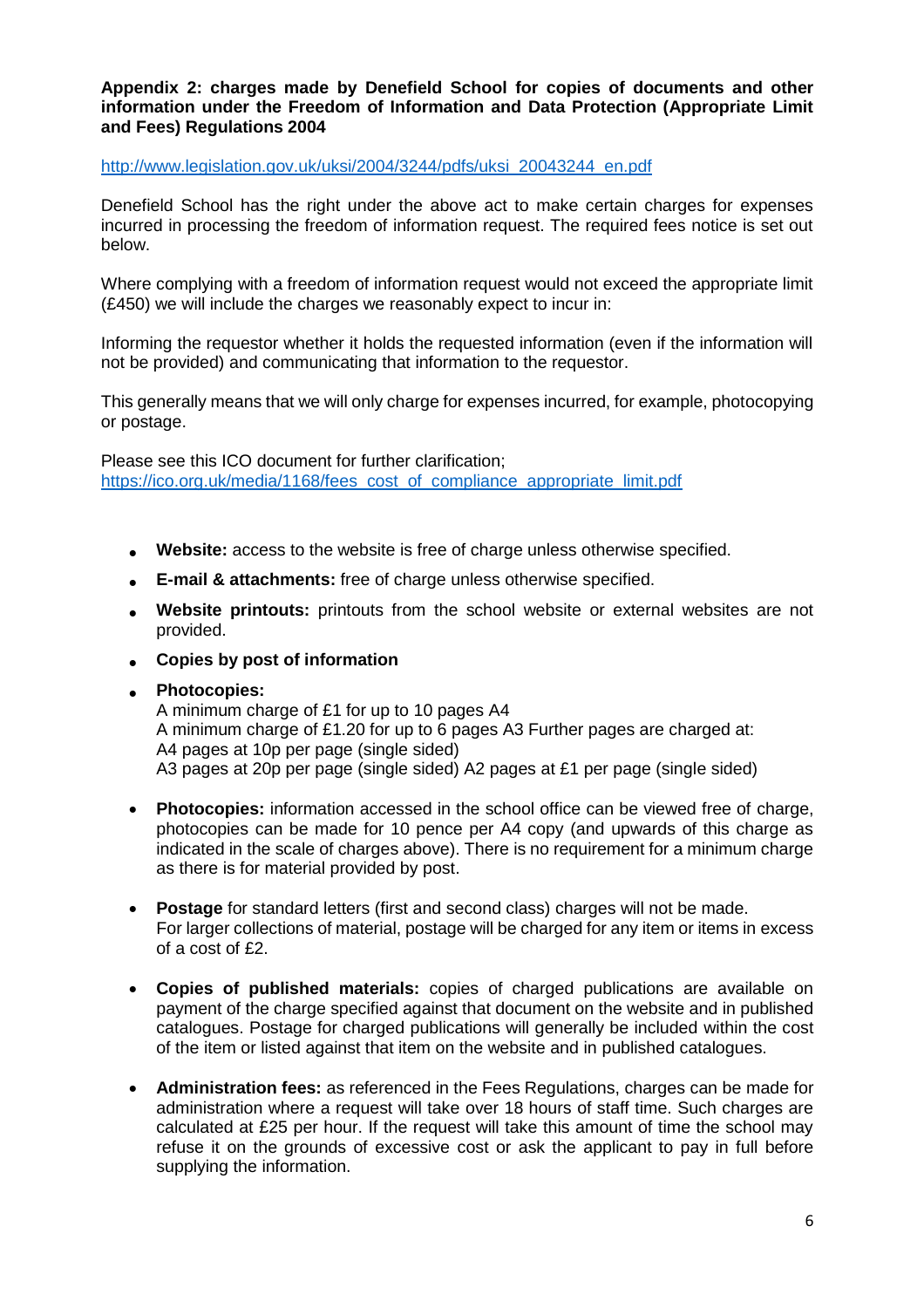**CD ROM:** a charge will be made at commercial prices for the data medium.

This fees regime was approved by Denefield School Governing Board following publication of the 2004 Fees Regulations, and will be reviewed annually. The introduction of any further statutory obligations will also trigger a review of these arrangements.

Denefield School retains the right, as provide by the above act, to refuse a request if the estimation of unrecoverable costs incurred in servicing the request exceed the current limit of £450. The act sets a flat fee of £25 per hour for staff time in complying with a request, so this would provide 18 hours of staff time.

Please see the ICO guidance on this issue; <https://ico.org.uk/for-organisations/guide-to-freedom-of-information/refusing-a-request/>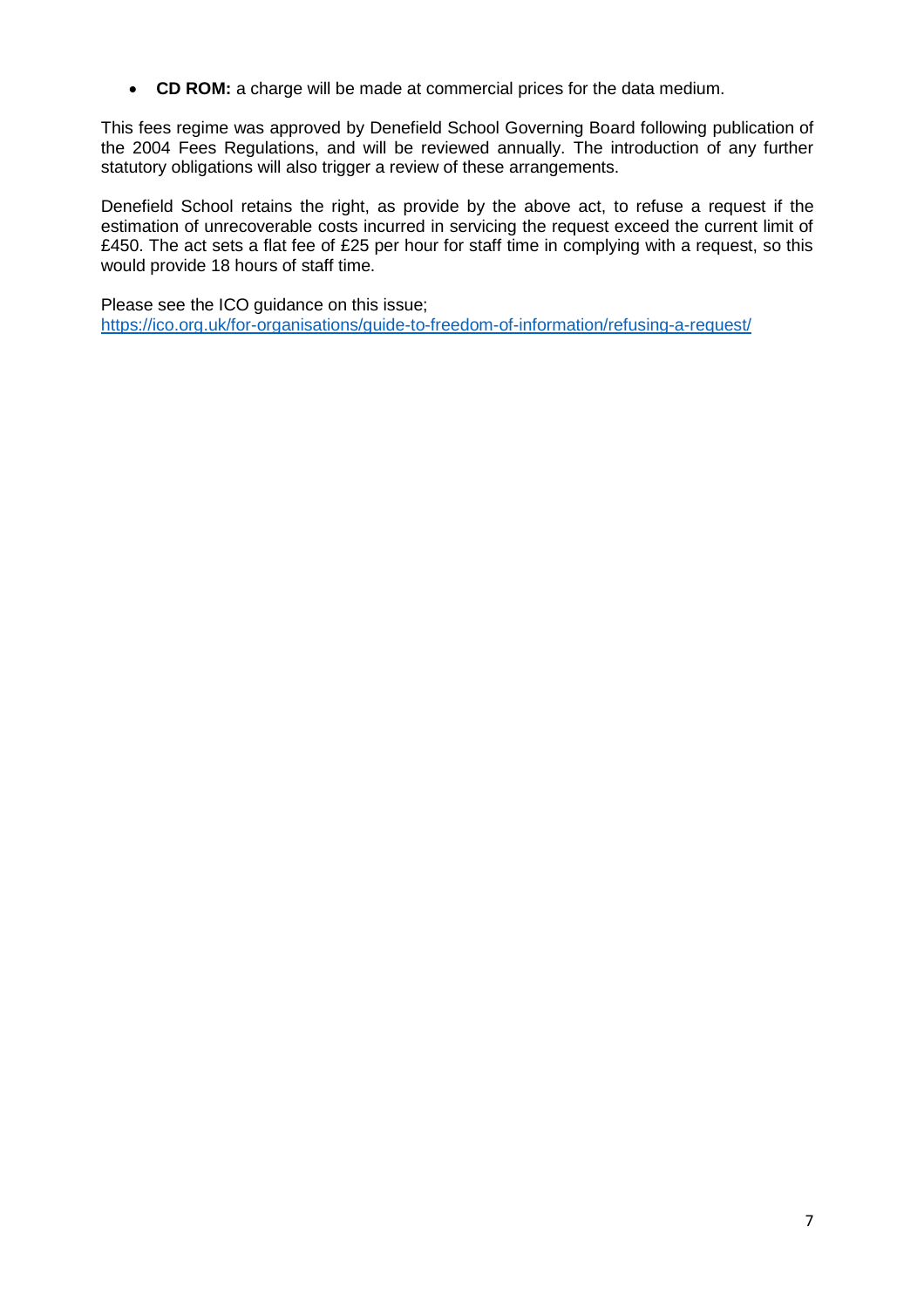# **Appendix 3: information to be published by Denefield School**

| <b>Type of information</b>                                                                                                                                                   | <b>How the</b>       |
|------------------------------------------------------------------------------------------------------------------------------------------------------------------------------|----------------------|
| Where website is indicated, go to www.denefield.org.uk,                                                                                                                      | information can      |
| otherwise hardcopies can be obtained from the Headteacher's PA                                                                                                               | be                   |
| Please see Appendix 2 for schedule of charges.                                                                                                                               | obtained             |
| Class 1: who we are and what we do                                                                                                                                           |                      |
| (Current organisational information, structures, locations and contacts                                                                                                      |                      |
| Who's who in the school                                                                                                                                                      | Hard copy<br>Website |
| Who's who on the governing body and the basis of their                                                                                                                       | Hard copy            |
| appointment                                                                                                                                                                  | Website              |
| <b>Instrument of Government</b>                                                                                                                                              | Hard copy            |
| Contact details for the Headteacher and for the governing body                                                                                                               | Hard copy<br>Website |
| School prospectus                                                                                                                                                            | Hard copy<br>Website |
| School session times, term dates and holidays                                                                                                                                | Hard copy<br>Website |
| Class 2: what we spend and how we spend it<br>(Financial information relating to projected and actual income and<br>expenditure, procurement, contracts and financial audit) |                      |
| Annual budget plan and financial statements                                                                                                                                  | Hard copy<br>Website |
| Capital funding                                                                                                                                                              | Hard copy            |
| <b>Additional funding</b>                                                                                                                                                    | Hard copy            |
| <b>Procurement and contracts</b>                                                                                                                                             | Hard copy            |
| Pay policy                                                                                                                                                                   | Hard copy            |
| Staffing and grading structure                                                                                                                                               | Hard copy            |
| Class 3: what our priorities are and how we are doing<br>(Strategies and plans, performance indicators, audits, inspections and<br>reviews                                   |                      |
| School profile                                                                                                                                                               | Hard copy            |
| Government supplied performance data<br>The latest Ofsted report - Summary<br>- Full report                                                                                  | Website              |
| Performance Management Policy and procedures adopted by the<br>governing body.                                                                                               | <b>Hard Copy</b>     |
| The school's future plans                                                                                                                                                    | Hard copy<br>Website |
| Child protection – policies and procedures                                                                                                                                   | Hard copy            |
| <b>Class 4: how we make decisions</b><br>(Decision making processes and records of decisions)                                                                                |                      |
| Admissions policy/decisions (but not individual admission decisions)                                                                                                         | Hard copy<br>Website |
| Agendas of meetings of the governing body and its sub-committees                                                                                                             | Hard copy            |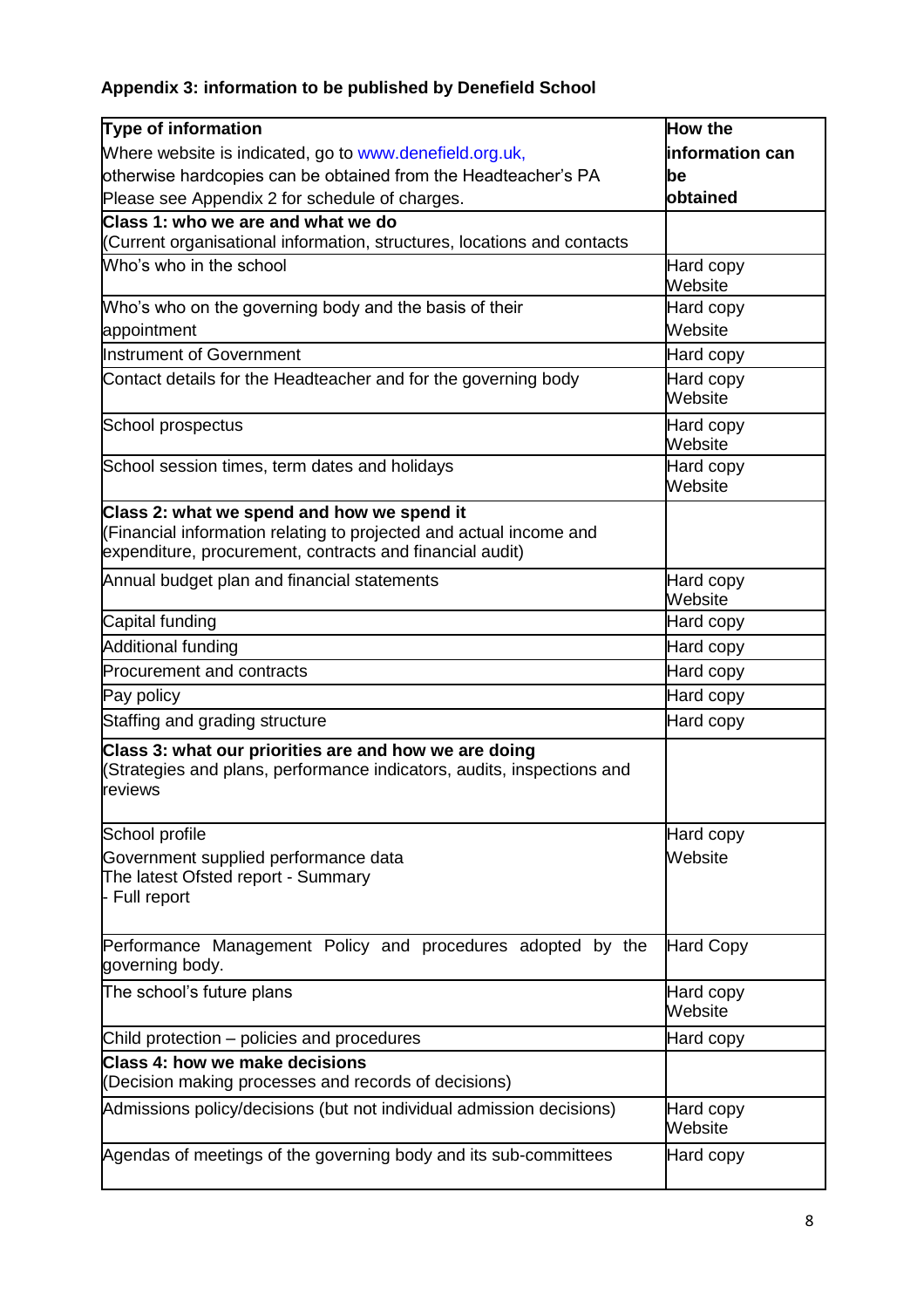| Minutes of meetings of the governing body and its sub- committees.<br>(NB this will exclude information that is properly regarded as private to<br>the meetings)                                                                                                                                                                                                                                                                                                                                                                                                                                                                                                                                                                                                                                                                                         | Hard copy                                           |
|----------------------------------------------------------------------------------------------------------------------------------------------------------------------------------------------------------------------------------------------------------------------------------------------------------------------------------------------------------------------------------------------------------------------------------------------------------------------------------------------------------------------------------------------------------------------------------------------------------------------------------------------------------------------------------------------------------------------------------------------------------------------------------------------------------------------------------------------------------|-----------------------------------------------------|
| Class 5: our policies and procedures<br>(Current written protocols, policies and procedures for delivering<br>services and responsibilities)                                                                                                                                                                                                                                                                                                                                                                                                                                                                                                                                                                                                                                                                                                             |                                                     |
| School policies including:<br>Charging and remissions<br>Health & safety<br>Complaints procedure<br>Staff conduct<br>Discipline and grievance<br>Pay<br>Publication scheme and schedule of charges<br>Equality and diversity (including equal opportunities and gender)<br>Records management and personal data policies                                                                                                                                                                                                                                                                                                                                                                                                                                                                                                                                 | Hard copy<br>Website (some<br>where<br>appropriate) |
| Student and curriculum policies, including:<br>Anti-bullying policy<br>Attendance policy<br>Assessment, recording and reporting<br>Curriculum policy<br><b>Behaviour and Discipline</b><br>Careers education and guidance<br>Home-school agreement<br>Sex and relationship education<br>Special educational needs<br>Disability accessibility<br><b>Drugs</b><br>E-safety protocol<br>Financial management policy and best value statement<br><b>Nutritional standards</b><br><b>Extended Learning</b><br>Continuing professional development<br>Information and communications technology<br>Literacy across the curriculum<br>Protocol on the use of media devices<br>Educational visits and off-site activities<br>PSHE and citizenship<br>Religious education and collective worship<br>Safeguarding and child protection<br>Use of reasonable force | Hard copy<br>Website                                |
| <b>Class 6: lists and registers</b><br>(Currently maintained lists and registers only)                                                                                                                                                                                                                                                                                                                                                                                                                                                                                                                                                                                                                                                                                                                                                                   |                                                     |
| Curriculum circulars and statutory instruments                                                                                                                                                                                                                                                                                                                                                                                                                                                                                                                                                                                                                                                                                                                                                                                                           | Hard copy                                           |
| Disclosure logs (of information provided in response to requests)                                                                                                                                                                                                                                                                                                                                                                                                                                                                                                                                                                                                                                                                                                                                                                                        | Hard copy                                           |
| Asset register                                                                                                                                                                                                                                                                                                                                                                                                                                                                                                                                                                                                                                                                                                                                                                                                                                           | Hard copy                                           |
| Any information the school is currently legally required to hold in<br>publicly available<br>registers (but not the attendance register)                                                                                                                                                                                                                                                                                                                                                                                                                                                                                                                                                                                                                                                                                                                 | Hard copy                                           |